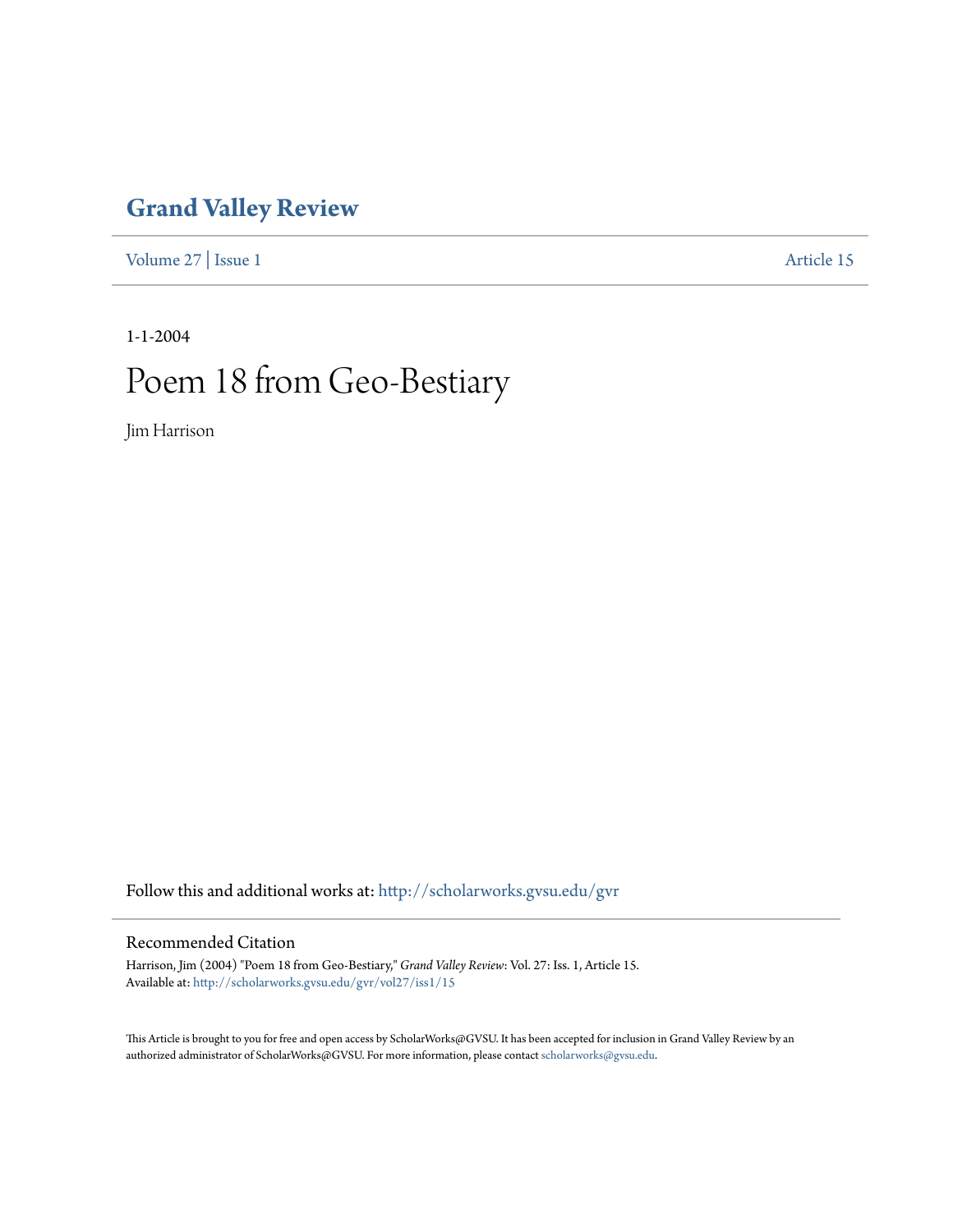## **Poem 18 from Geo-Bestiary**

I was commanded. in a dream naturally. to begin the epitaphs of thirty-three friends without using grand words like love pity pride sacrifice doom honor heaven hell earth:

- r. 0 you deliquescent flower
- 2. 0 you always loved long naps
- 3· 0 you road-kill Georgia possum
- 4. 0 you broken red lightbulb
- 5· 0 you mosquito smudge fire
- 6. 0 you pitiless girl missing a toe
- 7· 0 you big fellow in pale-blue shoes
- 8. 0 you poet without a book
- g. 0 you lichen without tree or stone
- 10. 0 you lion without a throat
- r r. 0 you homeless scholar with dirty feet
- 12. 0 you jungle bird without a jungle
- 13. 0 you city with a single street
- r4. 0 you tiny sun without an earth
- rs. Forgive me for saying good-night quietly
- r6. Forgive me for never answering the phone
- 17. Forgive me for sending too much money
- r8. Pardon me for fishing during your funeral
- rg. Forgive me for thinking of your lovely ass
- 20. Pardon me for burning your last book
- 21. Forgive me for making love to your widow
- 22. Pardon me for never mentioning you